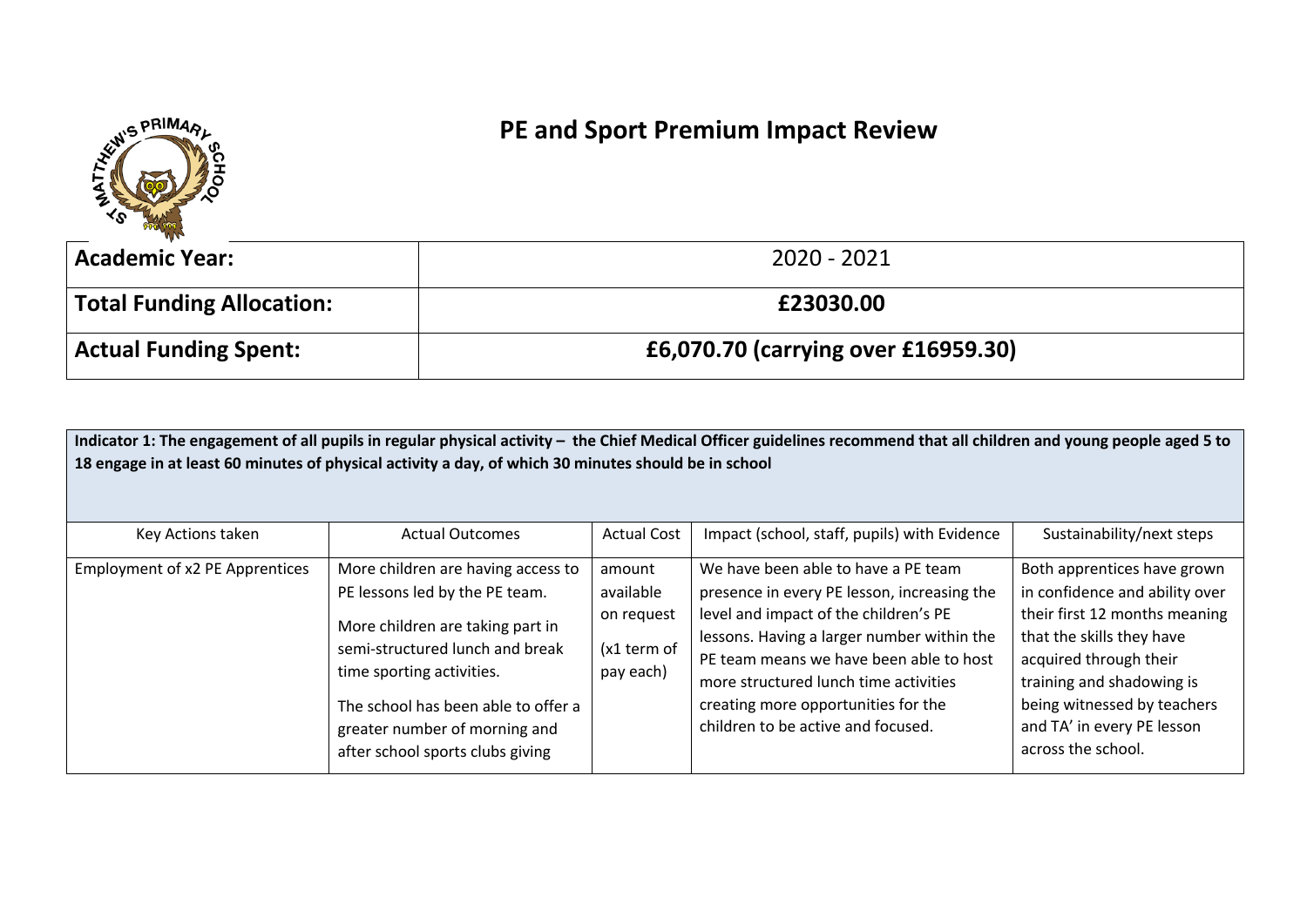|                                                                                                                | more children the opportunity to<br>be more active more often.                                 |                    |                                                                                                                                                                                                                                                                                                     |                                                                                                                                                                                                                                                                                   |
|----------------------------------------------------------------------------------------------------------------|------------------------------------------------------------------------------------------------|--------------------|-----------------------------------------------------------------------------------------------------------------------------------------------------------------------------------------------------------------------------------------------------------------------------------------------------|-----------------------------------------------------------------------------------------------------------------------------------------------------------------------------------------------------------------------------------------------------------------------------------|
| Live PE with the PE team                                                                                       | Every child had the chance to<br>access daily live PE sessions from<br>home during lockdown 3. | £0                 | over 150 children per day logged in to take<br>part in fun active morning 'workouts' led by<br>the PE team. The children were more<br>willing to participate as their teachers were<br>online joining in and they new the adults<br>leading the sessions.                                           | The sessions were filmed and<br>sent out via google classroom<br>for children to use again and<br>for children who didn't see the<br>live session to take part in<br>later in the day.<br>The videos have since been<br>used again during wet lunch<br>and break times at school. |
| Daily active challenges                                                                                        | Children are sent an activity or<br>challenge they can complete from<br>home each day.         | £0                 | Each child had an activity relevant to their<br>age. The activities encouraged the children<br>to work with their family members and get<br>out of the house when safe to do so.<br>Children gave feedback on these sessions<br>via Google classroom and could access<br>these throughout lockdown. | All the activities have been<br>kept online for children to use<br>again and can be sent out<br>again later in the year as<br>winter activities to try at home<br>on cold day.                                                                                                    |
| Indicator 2: The profile of PE and sport being raised across the school as a tool for whole school improvement |                                                                                                |                    |                                                                                                                                                                                                                                                                                                     |                                                                                                                                                                                                                                                                                   |
| Key Actions taken                                                                                              | <b>Actual Outcomes</b>                                                                         | <b>Actual Cost</b> | Impact (school, staff, pupils) with Evidence                                                                                                                                                                                                                                                        | Sustainability/next steps                                                                                                                                                                                                                                                         |
| Raise profile of sporting<br>accomplishments and individual                                                    | Children have an opportunity to<br>peer assess their efforts and<br>impact in their sports.    | £0                 | Team's morale is raised and children's self-<br>esteem is boosted through the feedback<br>from their teammates, and<br>acknowledgment from their teachers. The                                                                                                                                      | Low cost element, children<br>can be praised without the<br>need for reusable awards.                                                                                                                                                                                             |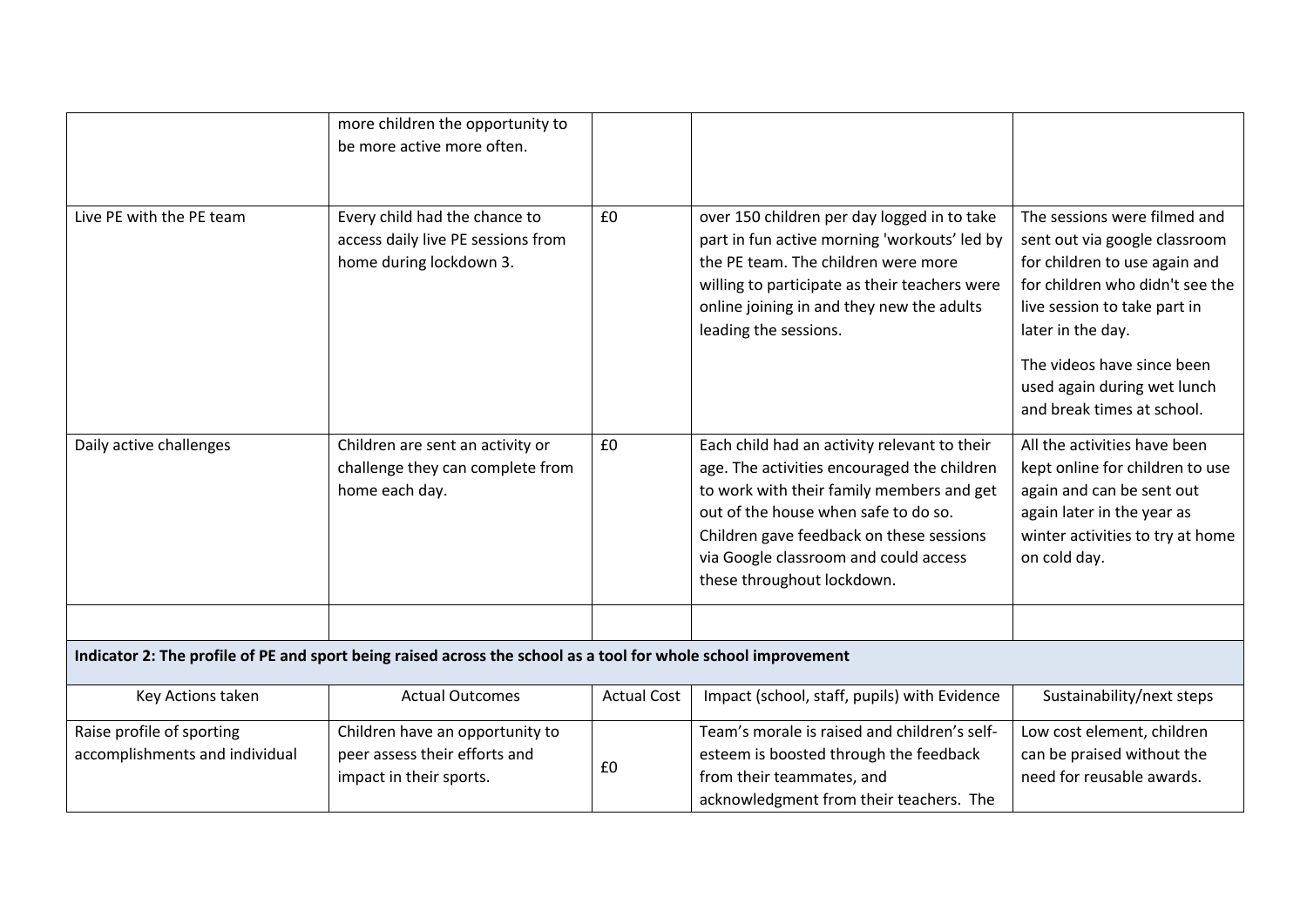| children's active achievements                                                                                | Awards are promoted to the whole    |                    | children learn to win and lose gracefully     |                               |  |
|---------------------------------------------------------------------------------------------------------------|-------------------------------------|--------------------|-----------------------------------------------|-------------------------------|--|
| with weekly awards                                                                                            | school during weekly celebration    |                    | and show respect to their team and            |                               |  |
|                                                                                                               | assemblies.                         |                    | opposition as well as understanding the       |                               |  |
|                                                                                                               |                                     |                    | importance of effort and hard work.           |                               |  |
| To keep school sports equipment                                                                               | Children all have access to a large | £1,074.19          | Children can enjoy sport more by using the    | With a large number of        |  |
| supplies well stocked and in good                                                                             | range of sports equipment to give   |                    | correct equipment, as well as learn how to    | children in the school our    |  |
| condition                                                                                                     | them the greatest opportunity to    |                    | treat and respect things within their school. | equipment is well used,       |  |
|                                                                                                               | take part in and enjoy sport.       |                    |                                               | keeping it maintained and     |  |
|                                                                                                               |                                     |                    | Teachers are more confident leading           | replenished allows it to last |  |
|                                                                                                               |                                     |                    | activities using the correct equipment.       | longer and be used by more    |  |
|                                                                                                               |                                     |                    |                                               | children each day.            |  |
|                                                                                                               |                                     |                    |                                               |                               |  |
|                                                                                                               |                                     |                    |                                               |                               |  |
|                                                                                                               |                                     |                    |                                               |                               |  |
| Indicator 3: Increased confidence, knowledge and skills of all staff in teaching Physical Education and sport |                                     |                    |                                               |                               |  |
| Key Actions taken                                                                                             | <b>Actual Outcomes</b>              | <b>Actual Cost</b> | Impact (school, staff, pupils) with Evidence  | Sustainability/next steps     |  |
|                                                                                                               |                                     |                    |                                               |                               |  |
|                                                                                                               |                                     |                    |                                               |                               |  |
|                                                                                                               |                                     |                    |                                               |                               |  |
| Indicator 4: Broader experience of a range of sports and activities offered to all pupils                     |                                     |                    |                                               |                               |  |
| Key Actions taken                                                                                             | <b>Actual Outcomes</b>              | <b>Actual Cost</b> | Impact (school, staff, pupils) with Evidence  | Sustainability/next steps     |  |
| Live PE                                                                                                       | children take part in live PE       | £0                 | The children learnt about sports such as      | Information is being gathered |  |
|                                                                                                               | sessions where they mimic a range   |                    | kutling, kayaking and climbing whilst being   | for the school website to     |  |
|                                                                                                               |                                     |                    |                                               |                               |  |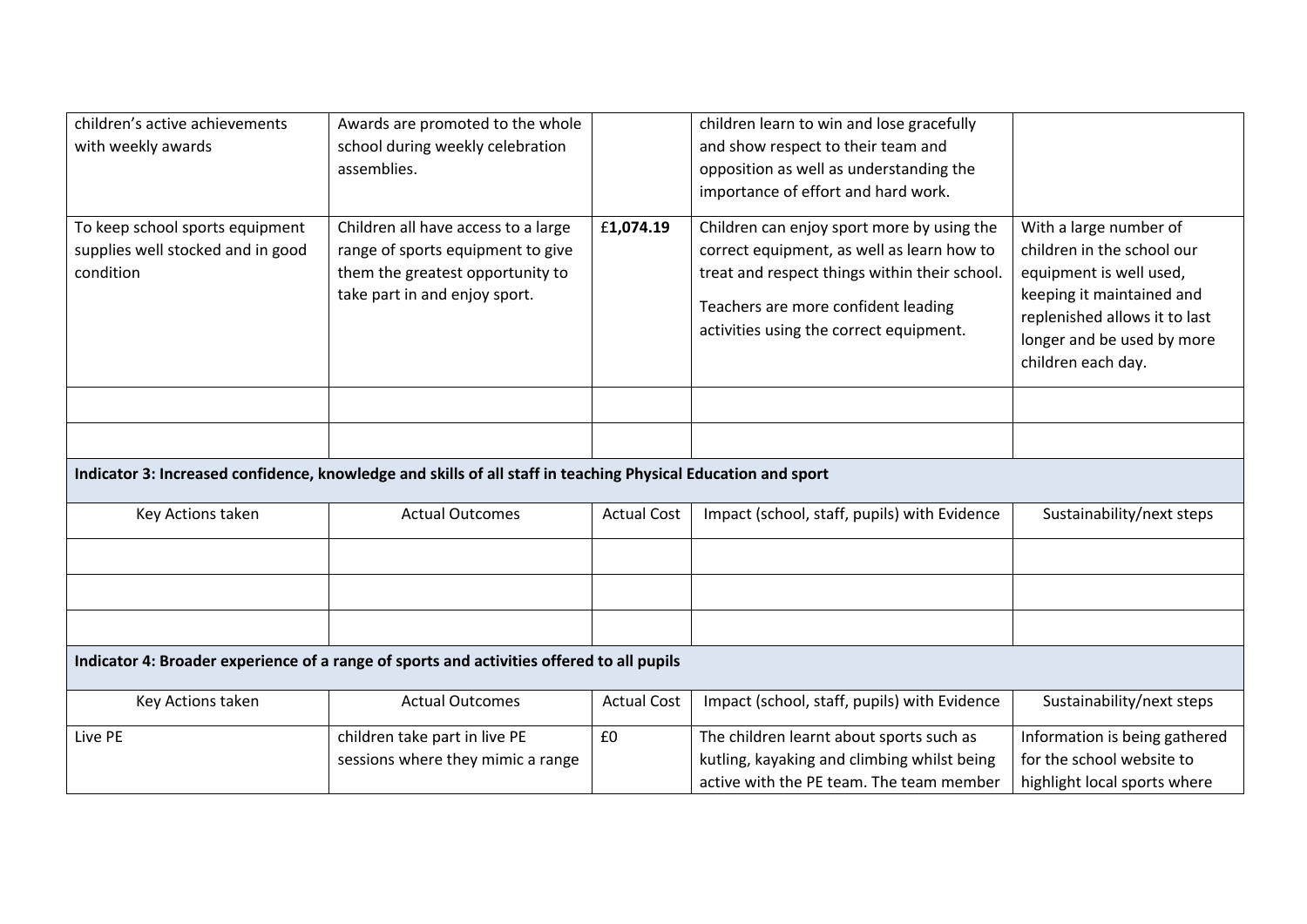|                                                           | of sports they may never have<br>taken part in before.                                                                                                                                                                                                                                                                                          |                    | leading the session would give facts and<br>information on these sports whilst they<br>were taking part in the actions.                                                                                                                                                  | some of these sports can be<br>accessed.                                                                                                                                                                                                                                                                                                 |  |
|-----------------------------------------------------------|-------------------------------------------------------------------------------------------------------------------------------------------------------------------------------------------------------------------------------------------------------------------------------------------------------------------------------------------------|--------------------|--------------------------------------------------------------------------------------------------------------------------------------------------------------------------------------------------------------------------------------------------------------------------|------------------------------------------------------------------------------------------------------------------------------------------------------------------------------------------------------------------------------------------------------------------------------------------------------------------------------------------|--|
| Wellbeing day                                             | Children and staff took part in a<br>virtual wellbeing day. activities<br>were pre planned by the PE team<br>easing the workload for class<br>teachers on this day. activities<br>included scavenger hunts in their<br>local area, drawing/painting about<br>themselves, cooking and meal prep<br>challenges and an inter class<br>competition. | £0                 | Feedback from pupils and teachers was<br>positive, the children uploaded their work<br>onto google classroom allowing us to see<br>the fun activities they had been up to.<br>The day also promoted families working<br>together and the importance of<br>communication. | The framework of the day was<br>slightly different for each year<br>group, this means we can use<br>the same template to run this<br>day again the following year,<br>adapting for the sessions to be<br>in school.<br>Lot of the activities can be<br>adapted and used again as<br>morning challenges during the<br>regular school day. |  |
|                                                           |                                                                                                                                                                                                                                                                                                                                                 |                    |                                                                                                                                                                                                                                                                          |                                                                                                                                                                                                                                                                                                                                          |  |
| Indicator 5: Increased participation in competitive sport |                                                                                                                                                                                                                                                                                                                                                 |                    |                                                                                                                                                                                                                                                                          |                                                                                                                                                                                                                                                                                                                                          |  |
| Key Actions taken                                         | <b>Actual Outcomes</b>                                                                                                                                                                                                                                                                                                                          | <b>Actual Cost</b> | Impact (school, staff, pupils) with Evidence                                                                                                                                                                                                                             | Sustainability/next steps                                                                                                                                                                                                                                                                                                                |  |
| <b>School Games Affiliation</b>                           | children had access to virtual<br>schools games during lock down<br>and inter class activities during<br>Autumn term.                                                                                                                                                                                                                           | £240               | More children had the opportunity to take<br>part in inter school games as there was no<br>limit on the number of children who could<br>take part.                                                                                                                       | The competitions the children<br>take part in are re-created on<br>a larger scale in school by the<br>PE team ensuring more<br>children have the opportunity<br>to play sports in a semi<br>competitive and fun<br>environment.                                                                                                          |  |